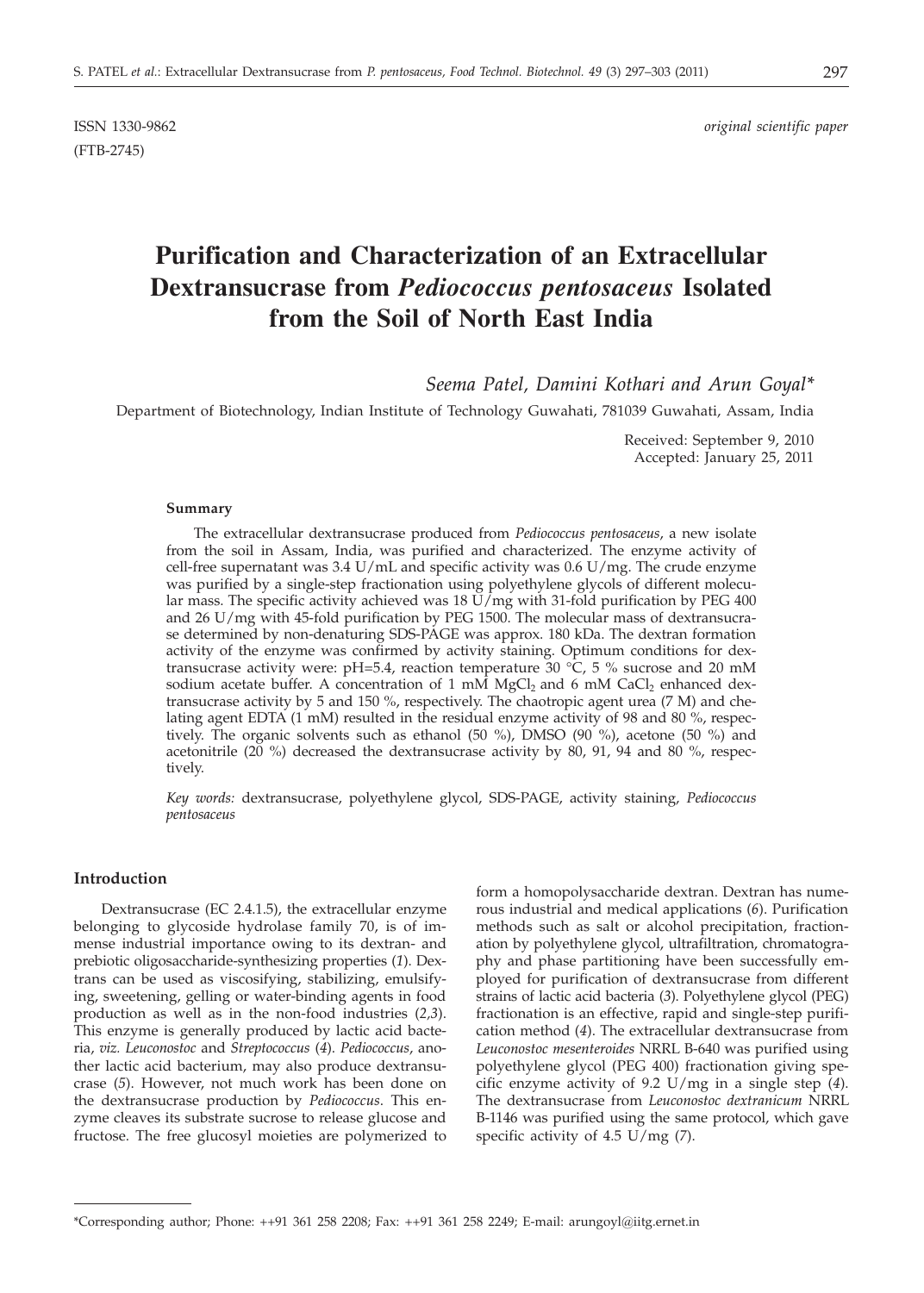It has been reported that dextransucrase exists in either single or multiple forms having molecular mass in the range of 64–245 kDa (*8–14*). Dextransucrase from *Leuconostoc mesenteroides* NRRL B-640 purified with PEG 400 showed multiple protein bands on SDS-PAGE with a prominent band corresponding to the size of 180 kDa (*4*). However, the same enzyme showed a single band on non-denaturing native PAGE (*15*). This result confirmed the multimeric entity of this dextransucrase, which remains in single molecular form in the native state and separates into multiple bands when denatured by boiling, SDS or 2-mercaptoethanol. Metal ions  $Ca^{2+}$ ,  $Mg^{2+}$ ,  $Fe^{2+}$  and  $Co^{2+}$  have been reported to stimulate the activity of extracellular dextransucrase from *Leuconostoc mesenteroides* strains, *viz.* NRRL B-1299, NRRL B-512F and NRRL B-1146 (*7,16*–*18*). Urea displayed deactivating effect on glucansucrase from *Leuconostoc dextranicum* B-1146 (*3*). EDTA, a chelating agent, caused potent inactivation of dextransucrase from *Leuconostoc mesenteroides* NRRL B- -1299 (*16*). The effect of organic solvents on the glucansucrase activity was investigated and it was observed that different organic solvents, *viz.* dimethyl sulphoxide (DMSO) and bis(2-methoxyethyl) ether (MEE) inactivated dextransucrase to different extents (*19*). In the present study, purification of dextransucrase from *P. pentosaceus* isolate was carried out by polyethylene glycol fractionation. The dextransucrase enzyme activity was identified and confirmed by periodic acid Schiff (PAS) staining and the approximate molecular mass was determined. The reaction conditions for the enzyme activity were optimized. The effects of various salts, chaotropic agents and organic solvents on the enzyme activity were studied.

## **Materials and Methods**

#### *Culturing of Pediococcus pentosaceus*

*P. pentosaceus* (GenBank accession number EU569832) isolate from the soil sample collected from a sugarcane field in Assam (near Guwahati, India) was screened for its dextransucrase activity (*20*). The isolate was maintained as a stab culture in modified MRS agar medium (containing 2 % sucrose by mass per volume) at 4 °C and subcultured every 2 weeks (*21*). For the development of inoculum, a loopful of culture from modified MRS agar stab was transferred to 5 mL of enzyme production medium as described by Tsuchiya *et al*. (*22*). This enzyme production medium consisted of (in % by mass per volume) sucrose 2, yeast extract 2,  $K_2HPO_4$  2, MgSO<sub>4</sub>·7H<sub>2</sub>O 0.02, MnSO<sub>4</sub>·4H<sub>2</sub>O 0.001, FeSO<sub>4</sub>·7H<sub>2</sub>O 0.001, CaCl<sub>2</sub> 0.001, NaCl 0.001 and the pH was adjusted to  $6.9$ (*22*). The *P. pentosaceus* culture was incubated at 25 °C and 180 rpm for 12 h.

### *Production of dextransucrase from P. pentosaceus*

One percent of the broth was again inoculated to 100 mL of enzyme production medium in a 250-mL Erlenmeyer flask and incubated for 16 h at 25 °C under shaking at 180 rpm. A volume of 1 mL of broth was withdrawn and centrifuged at 10 000×*g* for 10 min at 4 °C. The cell-free supernatant was analyzed for enzyme activity and protein concentration. All experiments were performed in duplicates for the accuracy of the results.

#### *Enzyme activity and protein concentration assay*

The assay of dextransucrase was conducted in 1 mL of a reaction mixture containing 20 mM sodium acetate buffer (pH=5.4),  $5\%$  sucrose and  $20 \mu L$  of cell-free supernatant as the enzyme source. The reaction mixture was incubated at 30 °C for 15 min. The enzyme activity was analyzed by estimating the reducing sugar following the Nelson-Somogyi method (*23*,*24*). The absorbance was recorded at 500 nm in a UV-VIS spectrophotometer (Varian, model Cary 100, Agilent Technologies, Palo Alto, CA, USA). The protein content of the cell-free supernatant and other purified protein samples were estimated by the method of Lowry *et al*. (*25*) using BSA as standard.

#### *Purification of dextransucrase with PEG fractionation*

For purification of dextransucrase, the cell-free supernatant was subjected to polyethylene glycol fractionation. Different percentages of the ice cold polyethylene glycols of various molecular mass (PEG 200, PEG 400 and PEG 1500) were added to 50 mL of cell-free supernatant. PEG 200 and PEG 400 were used in the range of 25–50 % and PEG 1500 was used in the range of 10–30 %. They were incubated at 4 °C for 12 h to allow the dextransucrase to fractionate. The mixture was centrifuged at 13 200×*g* for 30 min at 4 °C to separate the fractionated dextransucrase. The obtained soft pellets were dissolved in 1 mL of 20 mM sodium acetate buffer (pH= 5.4). The enzyme samples were subjected to dialysis using 5-kDa cut-off membranes. Purified enzyme samples were analyzed for enzyme activity and protein content, and used for further biochemical characterization.

## *Non-denaturing SDS-PAGE analysis of purified dextransucrase*

SDS-polyacrylamide gel electrophoresis was performed with a vertical slab mini gel unit (Bio-Rad Laboratories, Hercules, CA, USA) using 1.5 mm thick gels (*26*). The dextran-synthesizing activity of dextransucrase was detected by conducting non-denaturing SDS-PAGE on 7.5 % gels (*27*). Two gels were run simultaneously under identical conditions. The loading dye buffer contained 0.0625 M Tris-HCl buffer (pH=6.8), 2.3 % (by mass per volume) SDS, 10 % (by mass per volume) glycerol and 0.05 % (by mass per volume) bromophenol blue, but it did not contain  $\beta$ -mercaptoethanol. The enzyme sample was mixed with 5× sample buffer in the ratio of 4:1. The heat denaturation step was omitted. The sample was loaded on 7.5 % acrylamide gel and the electrophoresis was carried out using running buffer (200 mM glycine, 0.1 % SDS, 50 mM Tris-HCl, pH=8.3) with a current of 2.5 mA per lane.

## *Identification of dextransucrase by periodic acid Schiff staining*

After the completion of denaturing SDS-PAGE, one gel was stained with Coomassie Brilliant Blue dye for 40 min to fix the protein bands and destained by repeated washing with a solution of methanol, acetic acid and water in ratio of 30:10:50. Broad range protein marker (29–205 kDa) purchased from Bangalore Genei, Bangalore, India,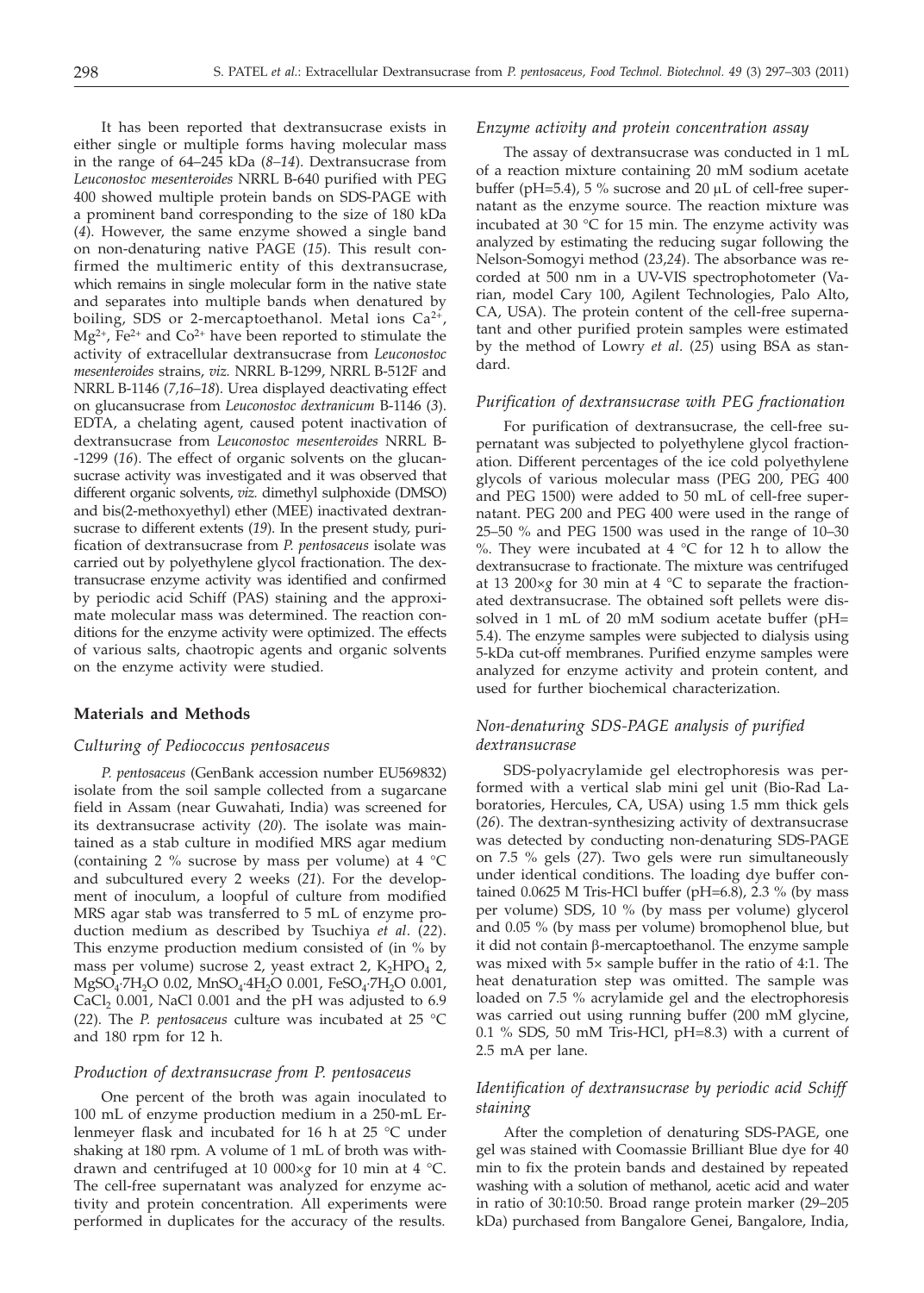was used as standard. The other gel was subjected to SDS removal by incubating in sodium acetate buffer (20 mM sodium acetate, pH=5.4, 0.3 mM CaCl<sub>2</sub> and 0.1 % Tween 80) at 4  $\degree$ C for 30 min. Then the gel was incubated in sodium acetate buffer (20 mM sodium acetate,  $pH=5.4$ , 0.3 mM CaCl<sub>2</sub>) supplemented with 10 % sucrose at 30 °C for 48 h. Following incubation, the gel was washed once with a solution of methanol/acetic acid (50:10) in water for 30 min, then with water for 30 min, and incubated in a periodic acid solution (1 % periodic acid and 3 % acetic acid) at 30 °C for 45 min. After the periodic acid treatment, the gel was washed with water for 2 h with several changes. The gel was then stained with 15 mL of Schiff reagent composed of 0.5 % (by mass per volume) basic fuchsin, 1 % sodium bisulphite and 0.1 M HCl, until the magenta colour band within the gel matrix appeared, for confirmation of dextransucrase activity (*4*).

# *Optimization of conditions for assay of dextransucrase activity*

The reaction conditions for dextransucrase were optimised. The effects of sucrose concentration, temperature, pH and ionic strength on dextransucrase activity were studied. The enzyme purified by 25 % PEG 400 having a specific activity of 18 U/mg was used. To study the effect of different concentrations of sucrose, the reaction was carried out in 1-mL mixture, containing 20 µL of enzyme (0.24 mg/mL) and various concentrations of sucrose, from 1–15 % (29.2–438 mM) in 20 mM sodium acetate buffer, pH=5.4. The reaction mixture was incubated at 30 °C for 15 min in a water bath and the activity was determined by estimating the released reducing sugar, as described earlier. To study the effect of pH, the dextransucrase activity assay was conducted at different pH values ranging from 4.2 to 6.0. The effect of different ionic strength of the buffer was studied by using various molar concentrations of the sodium acetate buffer (pH=5.4) ranging from 10–500 mM. Dextransucrase activity assay was conducted at different temperatures ranging from 20–40 °C to study the effect of reaction temperature.

# *Effect of salts, chaotropic and chelating agents on the activity of dextransucrase*

The effects of salts,  $viz$ . CaCl<sub>2</sub> (0–10 mM), MgCl<sub>2</sub> (0–6 mM), chaotropic agent urea (0–7 M) and chelating agent EDTA (0–2.5 mM) on the activity of dextransucrase were studied. The purified dextransucrase with protein concentration of 0.24 mg/mL and specific activity of 18 U/mg was used. The enzyme assays were carried out in 1-mL

reaction mixture containing salt or the chaotropic agent, sucrose (5 %) in 20 mM sodium acetate buffer (pH=5.4) and  $20 \mu L$  of the enzyme. The enzyme activity was determined as described in the previous section. The effect of urea was studied by incubating the enzyme with urea at 30 °C for 30 min. The aliquots (20  $\mu$ L) were taken and assayed for residual enzyme activity, as described in the previous section.

# *Effect of organic solvents on activity and stability of dextransucrase*

The effect of dimethysulphoxide (DMSO), ethanol, acetone and acetonitrile on purified dextransucrase from *Pediococcus pentosaceus* was studied. A mass of 0.75 mg of lyophilized dextransucrase was dissolved in 50 % ethanol, 90 % DMSO, 50 % acetone and 20 % acetonitrile in 1 mL. An equal amount of enzyme dissolved in 1 mL of 20 mM sodium acetate buffer (pH=5.4) was taken as control. The residual enzyme activity was estimated as described in the previous section.

## **Results and Discussion**

## *Purification with polyethylene glycol*

The enzyme activity of the cell-free supernatant of *P. pentosaceus* was 3.4 U/mL and protein concentration was 5.9 mg/mL, giving a specific activity of 0.6 U/mg. The purification of crude enzyme by polyethylene glycol fractionation resulted in significant increase of the dextransucrase activity. The results of purification are presented in Table 1. The fractionation with 33 % (by volume) PEG 200 gave a maximum specific activity of 8.9 U/mg with 15-fold purification and 2.9 % overall yield. The fractionation with 25 % (by volume) PEG 400 gave the maximum specific activity of 18 U/mg with 31-fold purification and 8.5 % overall yield. The fractionation with 10 % (by volume) of PEG 1500 (60 %, by mass per volume) gave the maximum specific activity of 26 U/mg with 45- -fold purification and 4.5 % overall yield. In the present study, PEG 1500 at lower concentration gave the best purification results. The purification of *P. pentosaceus* dextransucrase by PEG 400 gave more than double the specific activity in a single step when compared to purification of the enzyme from other strains (*4,7*,*12*).

## *Identification of dextransucrase and its molecular mass determination*

The dextransucrase obtained after PEG purification was run on two identical non-denaturing SDS-PAGE gels

Table 1. Purification of dextransucrase from *P. pentosaceus* by fractionation with polyethylene glycols of different molecular mass

| <b>PEG</b>    | mL  | Enzyme<br>activity<br>U/mL | Total units | Overall<br>yield<br>$\frac{0}{0}$ | $\gamma$ (protein)<br>mg/mL | $m$ (total<br>protein)<br>mg | Specific<br>activity<br>U/mg | Purification<br>fold |
|---------------|-----|----------------------------|-------------|-----------------------------------|-----------------------------|------------------------------|------------------------------|----------------------|
| Crude         | 50  | 3.4                        | 170         |                                   | 5.9                         | 295                          | 0.6                          |                      |
| 33 % PEG 200  | 1.6 | 3.1                        | 5           | 2.9                               | 0.35                        | 0.6                          | 8.9                          | 15                   |
| 25 % PEG 400  | 3.3 | 4.4                        | 14.5        | 8.5                               | 0.24                        | 0.8                          | 18                           | 31                   |
| 10 % PEG 1500 | 1.5 | 5                          | 7.5         | 4.5                               | 0.2                         | 0.3                          | 25.9                         | 45                   |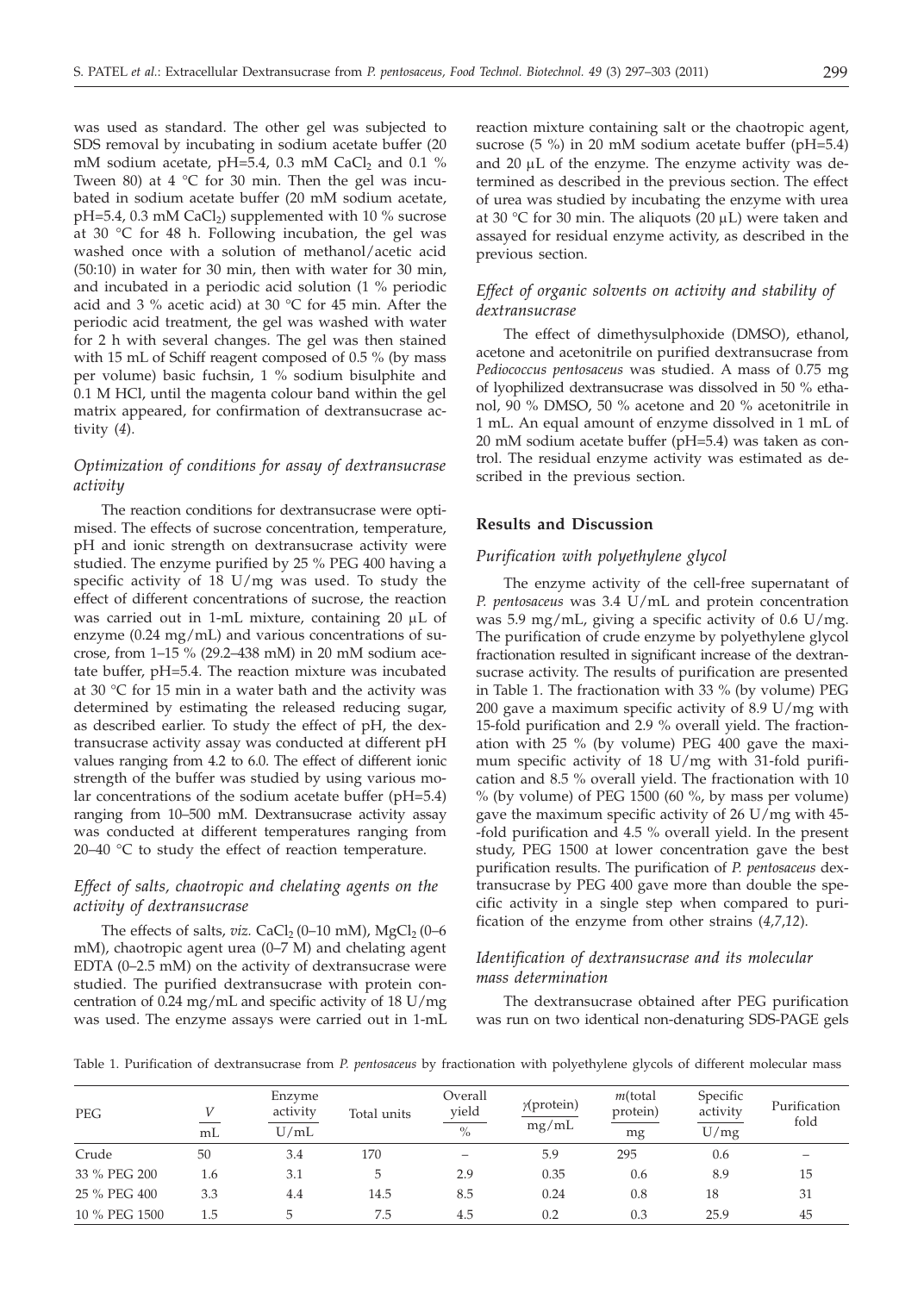for *in situ* activity detection. One of the gels was incubated in 5 % sucrose for 48 h and stained with periodic acid Schiff (PAS) reagent. The location of activity staining was determined with a Coomassie Brilliant Blue stained gel as a control. A single magenta colour band appeared on the PAS-stained gel, which confirmed the presence of dextran formed on polyacrylamide gel (Fig. 1). The presence of magenta colour activity band indi-



**Fig. 1.** Identification of PEG-purified dextransucrase from *P. pentosaceus*. Lane M: protein molecular mass marker (myosin from rabbit muscle 200 kDa, phosphorylase b 97.4 kDa, bovine serum albumin 66 kDa, ovalbumin 43 kDa, carbonic anhydrase 29 kDa), lane 1: non-denaturing SDS-PAGE with Coomassie Brilliant Blue staining, lane 2: non-denaturing SDS-PAGE with periodic acid Schiff staining of the formed dextran

cated that the purified dextransucrase was active. The comparison of activity staining and gels stained with Coomassie Brilliant Blue identified the presence of dextransucrase and showed its approximate molecular mass of 180 kDa. The presence of other bands on the gels may be due to: (*i*) its existence in multiple molecular forms, as reported for dextransucrase from other strains (*4,15*), (*ii*) contaminating proteins or non-dextransucrase proteins, or (*iii*) proteolysed fractions of dextransucrase.

# *Optimization of reaction conditions for dextransucrase activity*

The effect of sucrose concentration on dextransucrase activity was studied by using various sucrose concentrations in the assay mixture, between 0.1 and 15 % (Fig. 2). The results showed that saturation of enzyme activity was reached at 5 % (Fig. 2a). It was observed that 5 % sucrose concentration gave the maximum enzyme activity of 4.4 U/mL and specific activity of 18 U/mg, which corroborates the findings on *Leuconostoc mesenteroides* NRRL B-640 (*28*), but deviates from the results of dextransucrases from *Leuconostoc mesenteroides* NRRL B-512F (*18*) and *Leuconostoc dextranicum* NRRL B-1146 (*7*). The effect of temperature on dextransucrase activity showed maximum at 30  $\degree$ C (Fig. 2b). The enzyme activity gradually decreased after 30  $^{\circ}$ C. This result is supported by the findings that optimum temperature for dextransucrase activity from *Leuconostoc mesenteroides* B-512F is in the range of 30–35 °C (*29*).



**Fig. 2.** Effect of: a) sucrose concentration, b) temperature, c) pH and d) ionic strength on dextransucrase activity from *P. pentosaceus* assayed in sodium acetate buffer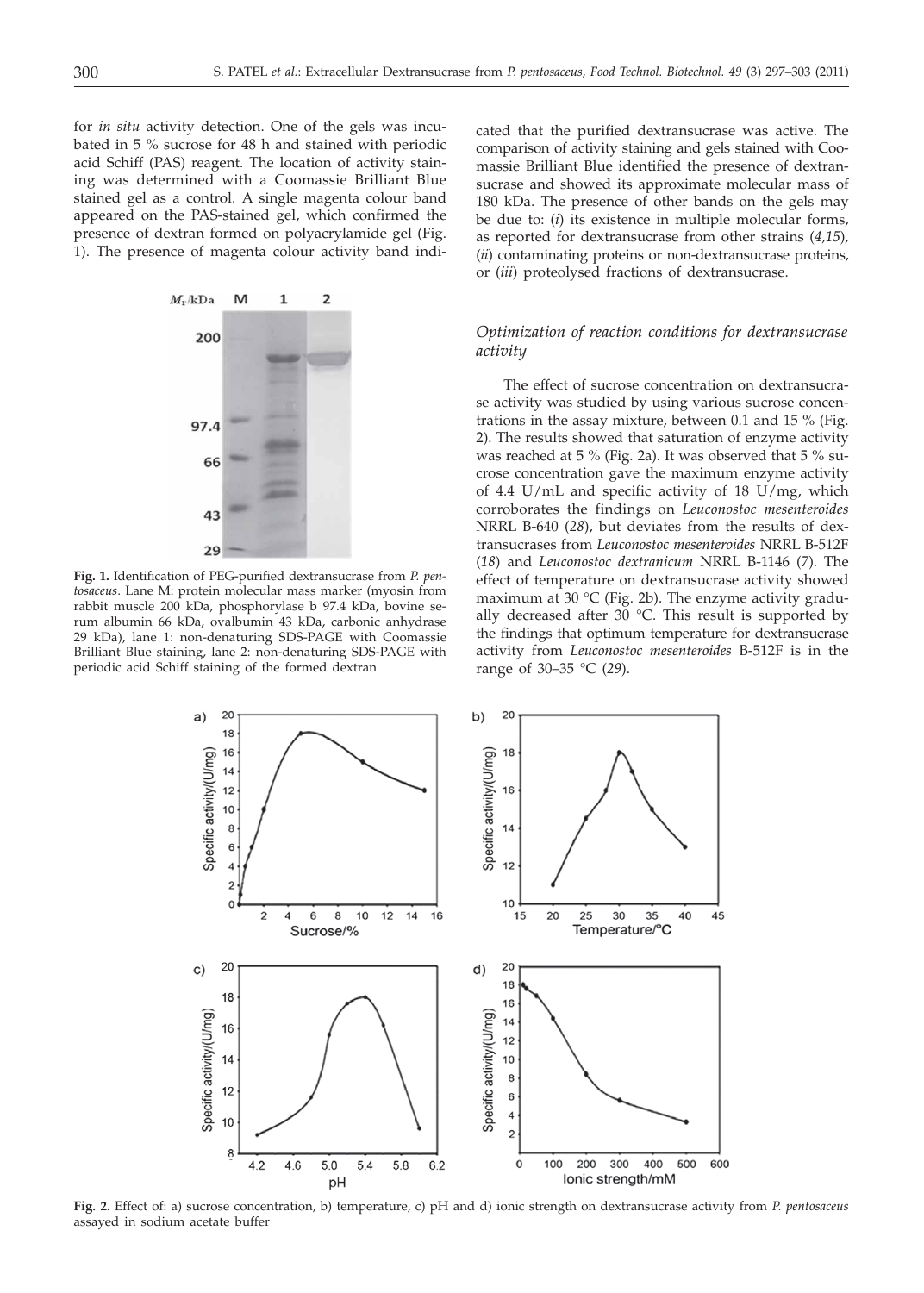The effect of pH on dextransucrase activity showed the maximum at  $pH=5.4$  (Fig. 2c). A 6 % reduction in the activity was observed at pH=5.2 and 11 % at pH=5.6. At pH=4.2, the activity was reduced to about 50 % and at pH=4.8, 39 % of the original activity was lost. The optimum pH=5.2–5.4 of dextransucrase was also observed for the strains *Leuconostoc mesenteroides* NRRL B-512F (*18*), NRRL B-640 (*28*) and *Leuconostoc dextranicum* NRRL B- -1146 (*7*). The effect of ionic strength on dextransucrase activity showed that 10–20 mM was the optimum buffer concentration (Fig. 2d). Beyond 50 mM, the decrease in enzyme activity was rapid. The loss of enzyme activity at 200 mM was 50 % and at the concentration of 300 mM, the activity was about 33 %.

## *Effect of salts on the activity of dextransucrase*

The effect of salts on the activity of dextransucrase from *P. pentosaceus* was studied as they are believed to affect the water structure of enzymes, thus affecting their solubility and activity (*30*). The effect of divalent metal ions Mg<sup>2+</sup> and Ca<sup>2+</sup> on dextransucrase from *P. pentosaceus* was studied.  $Mg^{2+}$  and  $Ca^{2+}$  salts stabilize the catalytic activity of enzymes by stabilizing the three-dimensional protein structure  $(18)$ . The Mg<sup>2+</sup> ions exhibited a marginal increase in the enzyme activity of dextransucrase. The enzyme activity increased by 5 % at 1 mM

 $MgCl<sub>2</sub>$  (Fig. 3a). However, beyond 1 mM  $MgCl<sub>2</sub>$ , the activity drastically decreased. At 6 mM  $MgCl<sub>2</sub>$ , 25 % of the initial activity was lost. The  $Ca^{2+}$  ions significantly enhanced the enzyme activity of dextransucrase, which increased by 150 % at 6 mM CaCl<sub>2</sub> (Fig. 3b). Similar results were reported for *Leuconostoc mesenteroides* B-512F dextransucrase  $(18)$ . The Ca<sup>2+</sup> ion has been reported to be associated with the catalytic sites of dextransucrases (*31*).

# *Effect of chaotropic and chelating agents on the activity of dextransucrase*

Urea inactivated dextransucrase at all concentrations ranging from 1 to 7 M. With an increase in the concentration of urea, there was a rapid decrease in enzyme activity. The enzyme lost 26, 48, 64, 72, 82, 88 and 98 % of its activity in the treatment with 1, 2, 3, 4, 5, 6 and 7 M urea, respectively (Fig. 4a). Similar pattern of activity loss was observed in glucansucrase from *Leuconostoc dextranicum* NRRL B-1146 (*7*), where 5 M urea completely inactivated the glucansucrase. The addition of EDTA inhibited the dextransucrase activity from *P. pentosaceus*. Inactivation of 10 % was obtained with 0.5 mM EDTA and 75 % inactivation was obtained with 1 mM EDTA (Fig. 4b). The saturation was reached at 1.5 mM EDTA with about 20 % residual activity.



Fig. 3. Effect of: a) MgCl<sub>2</sub> and b) CaCl<sub>2</sub> on dextransucrase activity



**Fig. 4.** Effect of: a) urea and b) EDTA on dextransucrase activity from *P. pentosaceus*. Dextransucrase (specific activity of 18 U/mg) in 20 mM sodium acetate buffer (pH= 5.4) was incubated with various concentrations of urea at 30 °C for 30 min, the aliquots (0.1 mL) were taken and the enzyme activity was estimated as described in Materials and Methods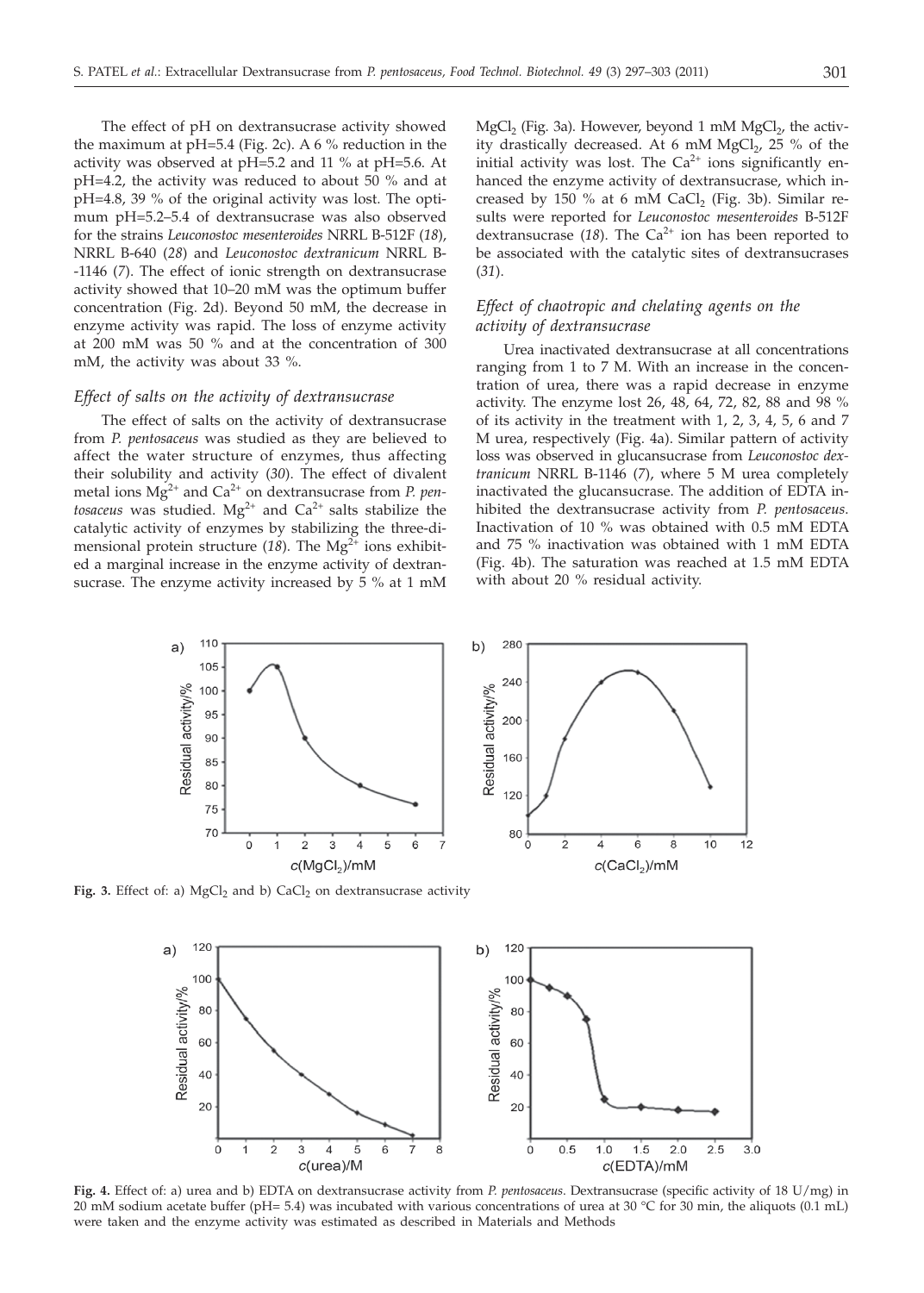# *Effect of organic solvents on the activity of dextransucrase*

The behaviour of dextransucrase from *Leuconostoc mesenteroides* NRRL-B-512F in various organic solvents was studied by Girard and Legoy (*32*). This study was conducted to gain some insight in the solubility, activity and stability of acceptors in organic solvents, which may improve the interactions between the acceptors and enzymes, facilitating the acceptor reactions. The influence of various organic solvents on the stability of dextransucrase from *P. pentosaceus* was investigated. The enzyme activity loss in (%) ethanol 50, DMSO 90, acetone 50 and acetonitrile 20 was 80, 91, 94 and 80 %, respectively (Fig. 5). It has been suggested that the modifications in the enzyme structure by the organic solvents led to the activity loss (*32*).



**Fig. 5.** Effect of different organic solvents on dextransucrase activity from *P. pentosaceus*. Dextransucrase (specific activity of 18 U/mg) in 20 mM sodium acetate buffer (pH=5.4) was incubated at 30 °C along with the organic solvents. The enzyme activity was estimated as described in Materials and Methods

## **Conclusions**

Polyethylene glycol (PEG) fractionation method was used to purify dextransucrase from *P. pentosaceus*. A final concentration of 10 % PEG 1500 resulted in dextransucrase with maximum specific activity of 25.9 U/mg and 45-fold purification in a single step, whereas 25 % PEG 400 resulted in maximum specific activity of 18 U/mg with 31-fold purification. However, PEG 400 showed better yield than PEG 1500. The dextran-synthesizing activity of the purified enzyme was identified and confirmed by activity staining. The denaturing SDS-PAGE of the purified dextransucrase determined its approximate molecular size to be 180 kDa. The optimization of reaction conditions revealed that 5 % sucrose, 30 °C reaction temperature, 10–20 mM ionic strength and pH= 5.4 of the buffer were optimum for dextransucrase activity. The enzyme activity was enhanced by  $Mg^{2+}$  and  $Ca^{2+}$ ions, whereas urea, EDTA and organic solvents caused

the loss of dextransucrase activity. In view of the ever increasing demand for dextrans and oligosaccharides, it is important to further purify and characterize the dextransucrase from *P. pentosaceus.*

#### *Acknowledgement*

The research was financially supported by a project grant from the Council of Scientific and Industrial Research (CSIR), India, to A.G.

#### **References**

- *1.* H.J. Eom, D.M. Seo, N.S. Han, Selection of psychrotrophic *Leuconostoc* spp. producing highly active dextransucrase from lactate fermented vegetables, *Int. J. Food Microbiol. 117* (2007) 61–67.
- *2.* E. Arsköld, M. Svensson, H. Grage, S. Roos, P. Rådström, E.W.J. van Niel, Environmental influences on exopolysaccharide formation in *Lactobacillus reuteri* ATCC 55730, *Int. J. Food Microbiol. 116* (2007) 159–167.
- *3.* A. Majumder, R.K. Purama, A. Goyal, An overview of purification methods of glycoside hydrolase family 70 dextransucrase, *Ind. J. Microbiol. 47* (2007) 197–206.
- *4.* R.K. Purama, A. Goyal, Identification, effective purification and functional characterization of dextransucrase from *Leuconostoc mesenteroides* NRRL B-640, *Bioresour. Technol. 99* (2008) 3635–3642.
- *5.* T. Smitinont, C. Tansakul, S. Tanasupawat, S. Keeratipibul, L. Navarini, M. Bosco, P. Cescutti, Exopolysaccharide-producing lactic acid bacteria strains from traditional Thai fermented foods: Isolation, identification and exopolysaccharide characterization, *Int. J. Food Microbiol. 51* (1999) 105– 111.
- *6.* H. Neubauer, A. Bauché, B. Mollet, Molecular characterization and expression analysis of the dextransucrase DsrD of *Leuconostoc mesenteroides* Lcc4 in homologous and heterologous *Lactococcus lactis* cultures, *Microbiology, 149* (2003) 973–982.
- *7.* A. Majumder, A. Mangtani, A. Goyal, Purification, identification and functional characterization of glucansucrase from *Leuconostoc dextranicum* NRRL B-1146, *Curr. Trends Biotechnol. Pharm. 2* (2008) 493–505.
- *8.* M. Kobayashi, K. Matsuda, Electrophoretic analysis of the multiple forms of dextransucrase from *Leuconostoc mesenteroides, J. Biochem. 100* (1986) 615–621.
- *9.* A.W. Miller, J.F. Robyt, Functional molecular size and structure of dextransucrase by radiation inactivation and gel electrophoresis, *Biochim. Biophys. Acta, 870* (1986) 198–203.
- *10.* R.M. Willemot, P. Monsan, G. Durand, Effects of dextran on the activity and stability of dextransucrase from *Leuconostoc mesenteroides*, *Ann. NY Acad. Sci. 542* (1988) 169–172.
- *11.* D. Kim, J.F. Robyt, Properties of *Leuconostoc mesenteroides* B-512FMC constitutive dextransucrase, *Enzyme Microb. Technol. 16* (1994) 1010–1015.
- *12.* A. Goyal, S.S. Katiyar, Fractionation of *Leuconostoc mesenteroides* NRRL B-512F dextran sucrase by polyethylene glycol: A simple and effective method purification, *J. Microbiol. Methods, 20* (1994) 225–231.
- *13.* K. Funane, M. Yamada, M. Shiraiwa, H. Takahara, N. Yamamoto, E. Ichishima, M. Kobayashi, Aggregated form of dextransucrases from *Leuconostoc mesenteroides* NRRL B-512F and its constitutive mutant, *Biosci. Biotechnol. Biochem. 59* (1995) 776–780.